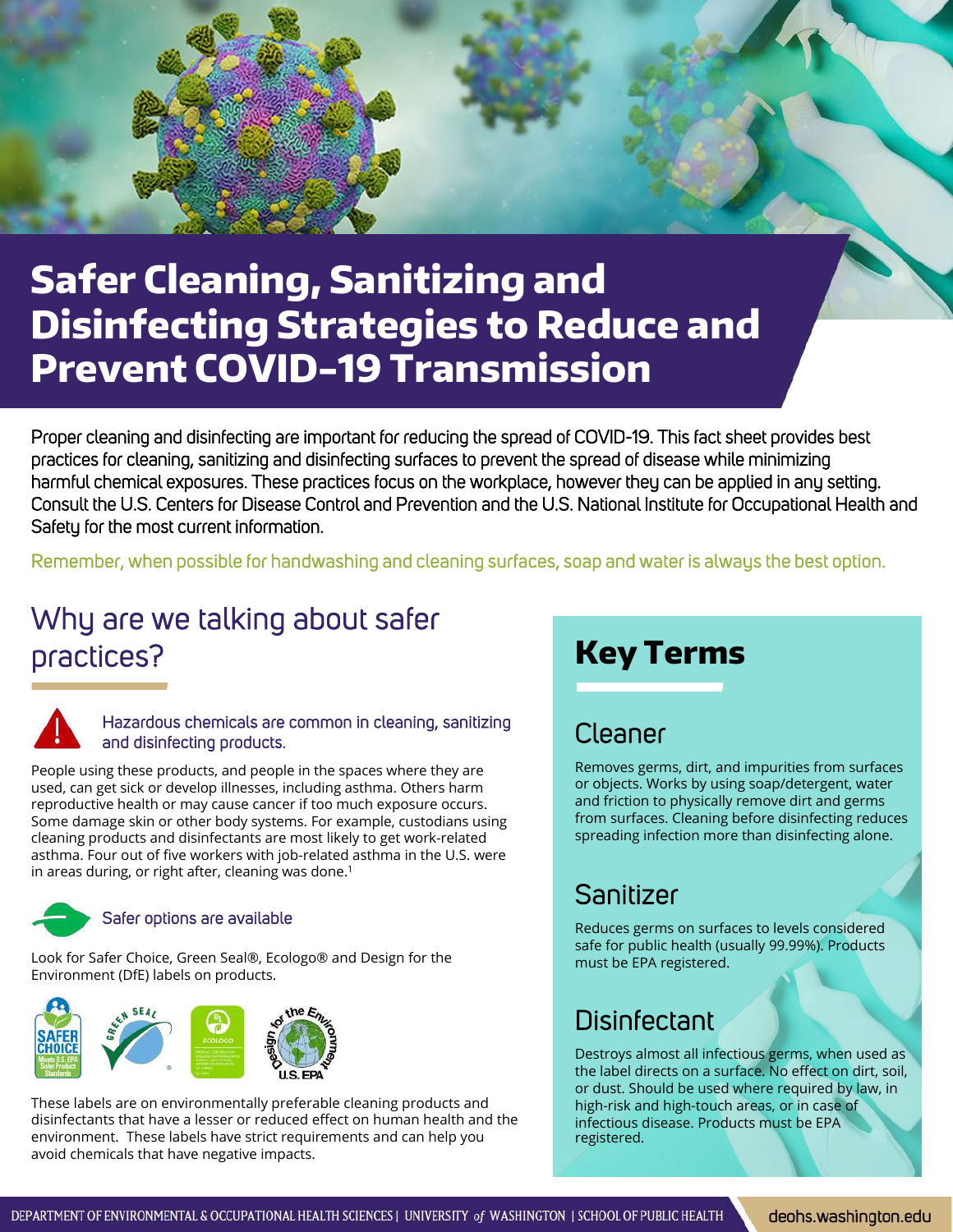## Decision Making and Selecting

Disinfectants and sanitizers are regulated as pesticides by the U.S. EPA. If the Design for the Environment (DfE) label is not on the product, use disinfectants and sanitizers that contain ethanol, isopropanol (isopropal alcohol), hydrogen peroxide, L-Lactic acid, or citric acid. During use of chemicals, ventilate the space with outside air by opening doors and windows, or by bringing in outside air with your air handling system.

Refer to the San Francisco Department on the Environment resource, listed at the end of this fact sheet, for additional guidance on disinfectant ingredients.

# **Safer Disinfectant Options**

## Ethanol, isopropanol (isopropal alcohol) Hydrogen Peroxide L-Lactic Acid, Citric Acid

*The EPA Design for the Environment criteria for disinfectants/sanitizers is used for defining safer chemicals. "Peracetic acid is sold in solution as a mixture with acetic acid and hydrogen peroxide to maintain its stability, but is highly corrosive and exposure to it can severely irritate the eyes, skin and respiratory system." Paracetic acid is typically sold in concentrations of 1 to 5 percent and is diluted before use in food and healthcare industries.<sup>2</sup>Try to avoid products containing peracetic acid.*

## **What Else is Important for Product Selection?**

- $\checkmark$  Cleaning is always the first step. Disinfectants and sanitizers do not work on dirty surfaces.
- $\checkmark$  Cleaning is different from sanitizing and disinfecting (see the box on page 1 for definitions). Disinfectants are widely misused and overused, including improper concentrations and solutions. More is not necessarily better often, cleaning is all that's needed.
- $\checkmark$  Personal protective equipment (PPE), such as gloves, may be needed. Refer to the product label or Safety Data Sheet to see if specific protective measures are recommended. You will need to consider if the product is being sprayed into the air (which makes it easier to inhale) or placed on cloths (which can cause skin exposure), as well as how concentrated the product is and if it should be diluted.
- $\checkmark$  Dwell or contact time matters for sanitizers and disinfectants. They work only if left on a surface for specified times. See the manufacturers' instructions on the label.
- $\checkmark$  Use the right product for the surface! Not all surfaces are the same. For example, what works on fabric may not work on stainless steel. Some products work on bacteria but not viruses. Some must be diluted, such as bleach. Some can be used in sprays; others cannot. Is it certified for your purpose by EPA or another reputable body?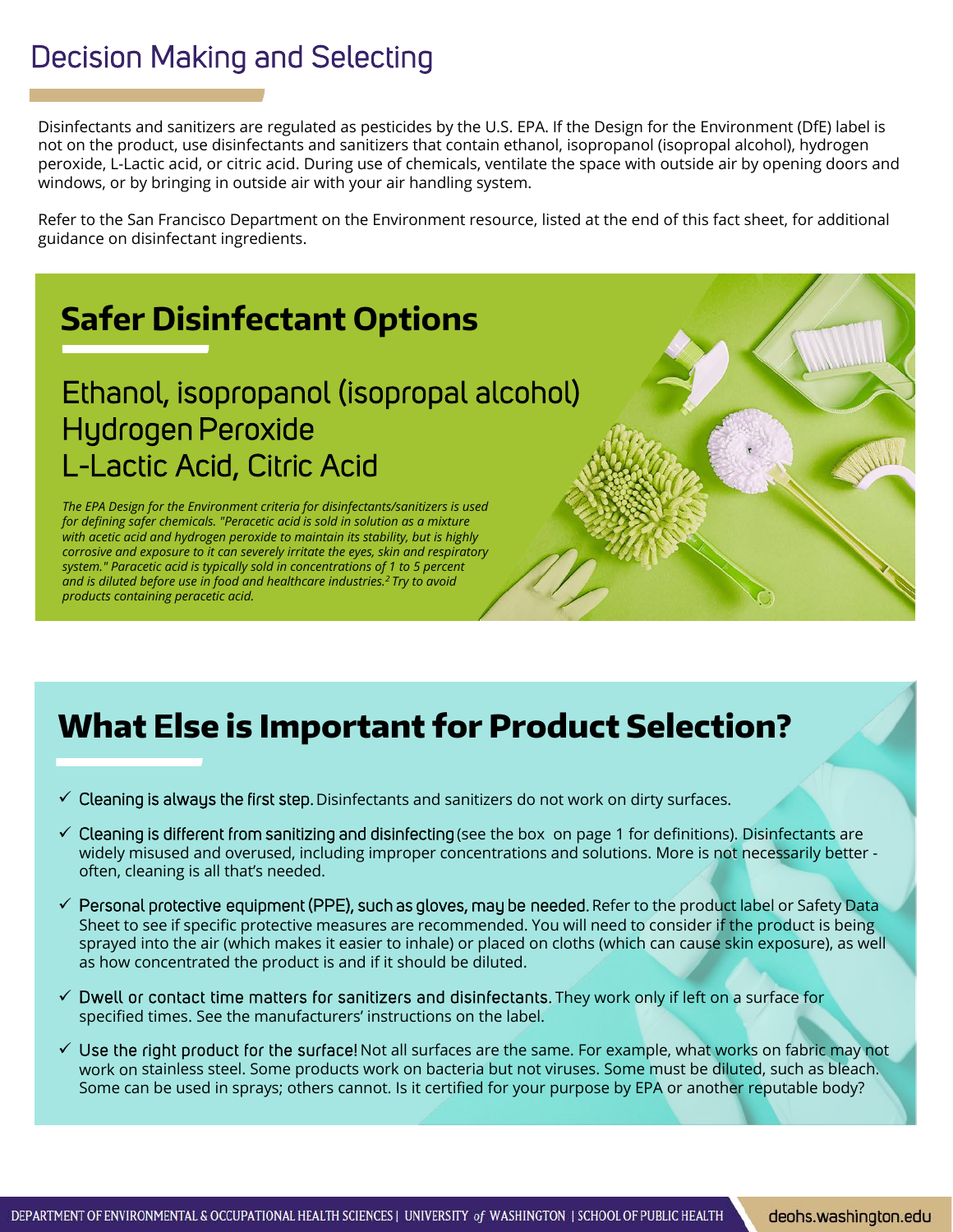## Best Practices for Safe and Effective Cleaning and Disinfecting During a Pandemic

#### Develop a Plan 1

This applies all the time, whether it's a pandemic or not. Develop and maintain a set of written standard operating procedures for cleaning and criteria for when to sanitize or disinfect. This should include schedules for routine cleaning operations and activities performed periodically.

#### Start by asking: "Do I need to disinfect, and is it necessary?" 2

If not, use fragrance free soap/detergent and water or an all-purpose cleaner with Safer Choice, Green Seal or Ecologo labels. Soap inactivates the new coronavirus by dissolving the lipid (fatty) membrane that envelops the virus and allows it to stick to our cells. Soap and water, with microfiber cloths or mops can also get rid of 99% of bacteria.

#### Routinely clean all frequently-touched surfaces 3

These surfaces include workstations, counter tops, light switches, railings, doorknobs, and equipment (such as steering wheels and machinery). Use cleaning agents regularly used in these areas, following directions on the label. Select products with Safer Choice, Green Seal or Ecologo labels. Use a clean surface of the cloth to prevent cross contamination. Alcohol wipes can be used on electronics.

#### Select a disinfectant or sanitizer that contain less hazardous ingredients 4

If you determine disinfection is necessary, use products registered by the **U.S. Environmental Protection Agency (EPA) List N Disinfectants for Use Against SARS CoV-2, the virus that causes COVID-19:** <https://www.epa.gov/pesticide-registration/list-n-disinfectants-use-against-sars-cov-2>

Look for DfE products - the [Responsible](https://osha.washington.edu/sites/default/files/documents/Updated%20Safer%20Disinfectants%20List_March%2026%2C%202020.pdf) Purchasing Network has made it easy for you! If none are available, look for products containing the safer active ingredients mentioned above.

Avoid sodium hypochlorite (bleach) and quaternary ammonium compounds, if possible; these ingredients can cause asthma. Let disinfectants stay glistening wet on the surface or air dry for the right dwell or contact time on the product's label instructions. Otherwise, resistant germs will remain and grow, which can lead to "superbugs."

#### Provide information and training 5

Remember, employers must ensure workers are trained on the hazards of the cleaning chemicals used in the workplace in accordance with OSHA's Hazard Communication Standard (29 CFR 1910.1200). People need to know the right way to use the products and symptoms of possible harm. Protective equipment -- including gloves - needs to be appropriate for the product. If information isn't on the safety data sheet, call the manufacturer for specific glove materials, or ask an occupational health specialist.

Use accepted best practices and technology for cleaning. For example, perform restroom cleaning from high to low, toward the doorway, and with dry cleaning tasks performed prior to wet cleaning tasks.

### Evaluate 6

Evaluate the plan. Get feedback from people using the products and from those in the spaces where they are used.